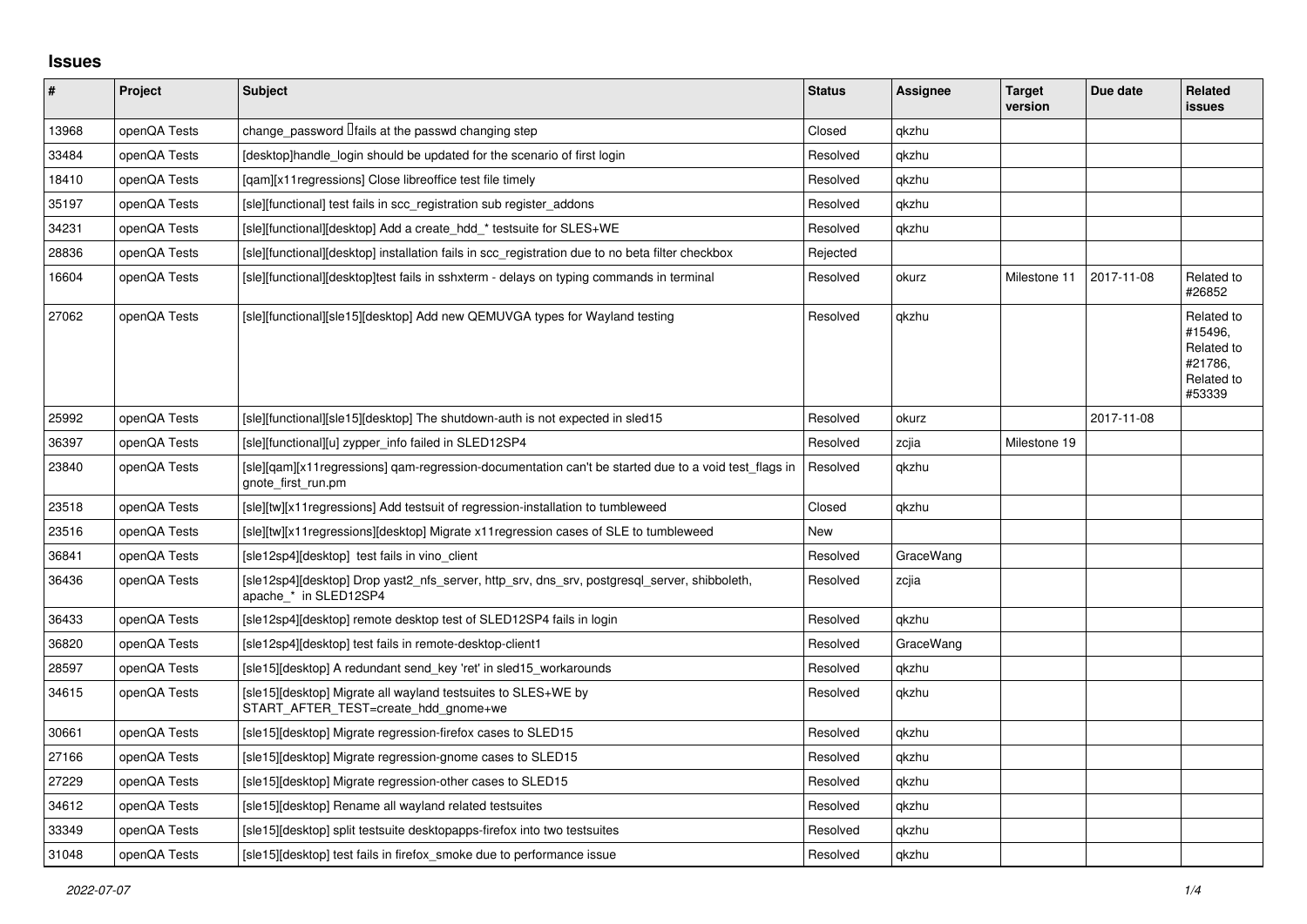| $\vert$ # | Project      | <b>Subject</b>                                                                                                   | <b>Status</b> | <b>Assignee</b> | <b>Target</b><br>version | Due date | Related<br><b>issues</b>                                                       |
|-----------|--------------|------------------------------------------------------------------------------------------------------------------|---------------|-----------------|--------------------------|----------|--------------------------------------------------------------------------------|
| 33439     | openQA Tests | [sle15][desktop] test fails in libreoffice_recent_documents                                                      | Resolved      |                 |                          |          | Related to<br>#32650                                                           |
| 32650     | openQA Tests | [sle15][desktop] Update needles for desktopapps-documentation due to the font change                             | Resolved      | GraceWang       |                          |          | Related to<br>#33439                                                           |
| 28240     | openQA Tests | [sle15][desktop] workaround: switch SLE-Classic to GNOME Shell before fate#324384 is done                        | Resolved      | qkzhu           |                          |          |                                                                                |
| 30625     | openQA Tests | [sle15][desktop]test fails in boot_to_desktop                                                                    | Closed        |                 |                          |          |                                                                                |
| 30622     | openQA Tests | [sle15][desktop]test fails in change_password and gnome_classic_switch                                           | Resolved      | okurz           |                          |          |                                                                                |
| 30156     | openQA Tests | [sle15][desktop]test fails in nautilus_permission                                                                | Resolved      | qkzhu           |                          |          |                                                                                |
| 26952     | openQA Tests | [sle15][functional][desktop] Enable Desktop Productivity Module for SLE15                                        | Resolved      | okurz           |                          |          |                                                                                |
| 19580     | openQA Tests | [sle15sp1][desktop] Add a gdm case to allow user to set a password when they next login                          | Rejected      | yfjiang         |                          |          |                                                                                |
| 33493     | openQA Tests | [sle15sp1][desktop] Add RDP remote desktop cases to SLED15                                                       | Resolved      | GraceWang       |                          |          | Related to<br>#9504                                                            |
| 33694     | openQA Tests | [sle15sp1][desktop] Add tests to check if Wayland is running or not                                              | New           | zcjia           |                          |          |                                                                                |
| 34870     | openQA Tests | [sle15sp1][desktop] firefox_appearance should be updated due to a new confirmation popup                         | Resolved      | GraceWang       |                          |          |                                                                                |
| 34867     | openQA Tests | [sle15sp1][desktop] Migrate login_test, change_password to SLES15+WE                                             | Resolved      | zcjia           |                          |          |                                                                                |
| 31489     | openQA Tests | [sle15sp1][desktop] Migrate regression-remote cases to SLED15                                                    | Resolved      | GraceWang       |                          |          |                                                                                |
| 31159     | openQA Tests | [sle15sp1][desktop] Update needles for desktopapps-firefox due to the font change                                | Resolved      | GraceWang       |                          |          |                                                                                |
| 19986     | openQA Tests | [sled] checksum failed when publishing cryptlym hdd images                                                       | Rejected      |                 |                          |          | Related to<br>#19824, Is<br>duplicate of<br>#16430                             |
| 19660     | openQA Tests | [sled] Networkmanager_controlled popup is too late in yast2_lan                                                  | Closed        |                 |                          |          |                                                                                |
| 18344     | openQA Tests | [sled][functional] test fails in remote_vnc_controller_sled boot_to_desktop                                      | Resolved      | RBrownSUSE      |                          |          |                                                                                |
| 17268     | openQA Tests | [sled][migration] test fails in zypper_lifecycle expected: '/ImageMagick-\S+\s+2019-10-30' but got<br>2024-10-30 | Rejected      | tinawang123     |                          |          |                                                                                |
| 19658     | openQA Tests | [sled][sles][functional][qam] test fails in power_action('poweroff')                                             | Resolved      | michalnowak     |                          |          | Has<br>duplicate<br>#19662,<br><b>Blocks</b><br>#19664,<br>Copied to<br>#19880 |
| 18626     | openQA Tests | [sled][x11 regressions] test fails in empathy irc                                                                | Resolved      | qkzhu           |                          |          |                                                                                |
| 18258     | openQA Tests | [sled][x11regressions]test fails in empathy_aim                                                                  | Rejected      |                 |                          |          |                                                                                |
| 18960     | openQA Tests | [sled]reboot authentication window popup on SLED12+SDK(fullupdate)                                               | New           |                 |                          |          |                                                                                |
| 16638     | openQA Tests | [sles][sled][functional][migration] test fails in wireshark                                                      | Resolved      | qkzhu           |                          |          | Has<br>duplicate<br>#18260                                                     |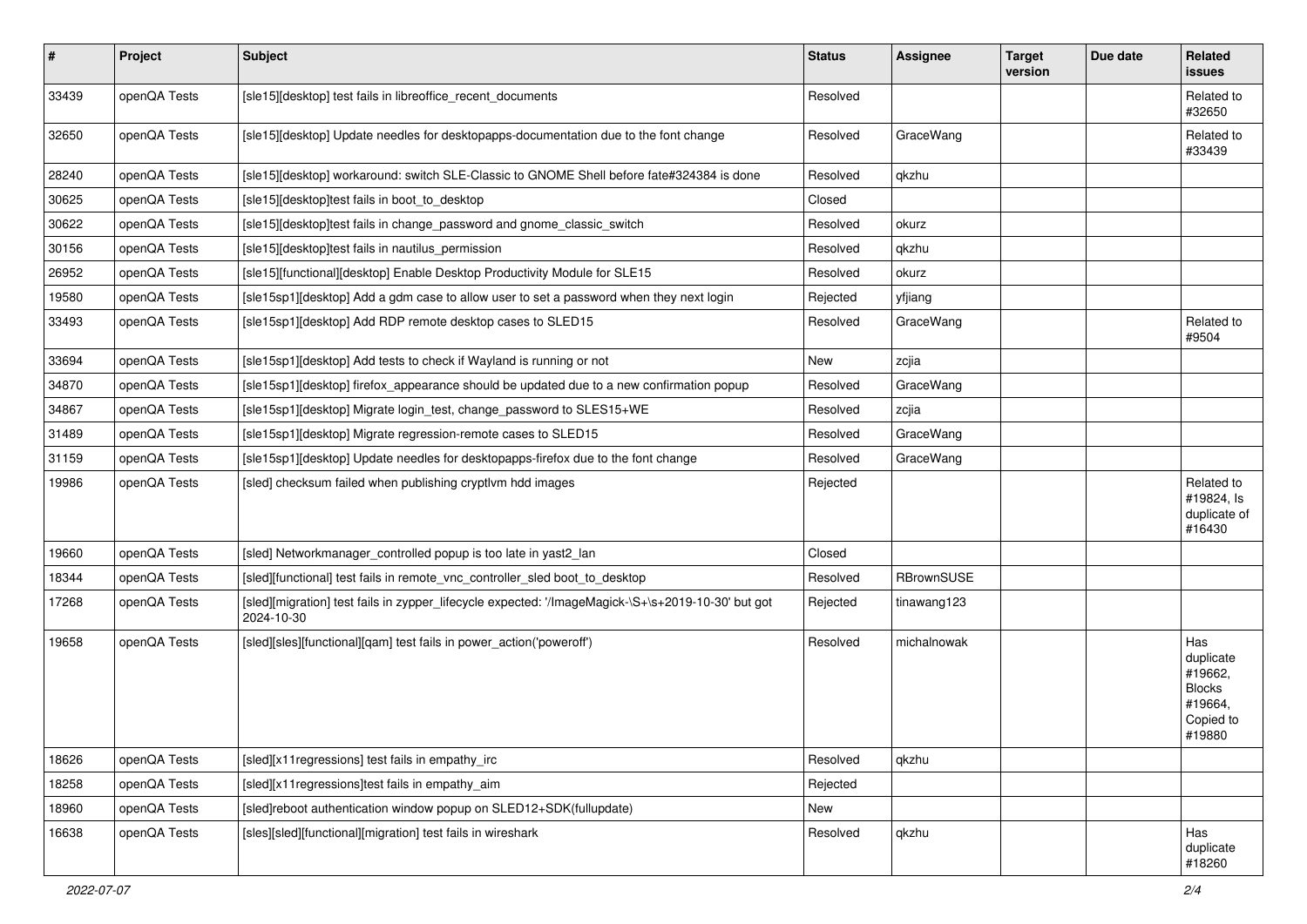| $\sharp$ | Project        | <b>Subject</b>                                                                            | <b>Status</b> | <b>Assignee</b> | <b>Target</b><br>version | Due date | Related<br><b>issues</b>   |
|----------|----------------|-------------------------------------------------------------------------------------------|---------------|-----------------|--------------------------|----------|----------------------------|
| 23780    | openQA Tests   | [tw][desktop] Migrate regression-documentation cases of SLE to Tumbleweed                 | Resolved      | zgao            |                          |          | Related to<br>#40082       |
| 17894    | openQA Tests   | Add testsuits for migration offline sled12sp2*                                            | Resolved      | qkzhu           |                          |          |                            |
| 13970    | openQA Tests   | application starts on login needles are not accurate                                      | Closed        | qkzhu           |                          |          |                            |
| 11326    | openQA Tests   | ask for new testapi hold key                                                              | Resolved      |                 |                          |          |                            |
| 25266    | openQA Tests   | BUILD_WE is missing for we testsuite                                                      | Closed        |                 |                          |          |                            |
| 9240     | openQA Tests   | Check for specific versions of product boot menu entries in grub                          | Resolved      |                 |                          |          |                            |
| 29634    | openQA Project | Enable QEMU snapshots function for virtio-gpu                                             | Resolved      | okurz           | Ready                    |          |                            |
| 15508    | openQA Tests   | firefox emaillink needs update                                                            | Resolved      | qkzhu           |                          |          |                            |
| 13946    | openQA Tests   | firefox emaillink needs update for SLED12SP2                                              | Resolved      | qkzhu           |                          |          |                            |
| 15506    | openQA Tests   | firefox_pagesaving needs update                                                           | Resolved      | qkzhu           |                          |          |                            |
| 13944    | openQA Tests   | gnome classic switch needs update                                                         | Closed        | qkzhu           |                          |          |                            |
| 14508    | openQA Tests   | ImageMagick.pm should clean it's testing files after the test                             | Closed        |                 |                          |          |                            |
| 14506    | openQA Tests   | ImageMagick.pm should clean it's testing files after the test                             | Rejected      |                 |                          |          |                            |
| 13642    | openQA Tests   | libreoffice recent documents need improvement                                             | Resolved      | qkzhu           |                          |          |                            |
| 11132    | openQA Tests   | needle and script need improve for 3 shotwell cases                                       | Resolved      | qkzhu           |                          |          |                            |
| 11158    | openQA Tests   | needles need imprve for evolution mail ews firefox urlsprotocols                          | Resolved      | qkzhu           |                          |          |                            |
| 13006    | openQA Tests   | Needles need update for 7 gnote cases and 2 evince cases in x11 regression_documentation  | Resolved      | qkzhu           |                          |          |                            |
| 12996    | openQA Tests   | Needles need update for two pidgin cases in x11 regression message                        | Resolved      | qkzhu           |                          |          |                            |
| 11166    | openQA Tests   | reboot_gnome and shutdown tests failed because they required to match auth dialog on SLED | Resolved      |                 |                          |          |                            |
| 11324    | openQA Tests   | script or needles need improve for yast2 snapper - migration offline sled12sp1 sdk        | Resolved      | qkzhu           |                          |          |                            |
| 14858    | openQA Tests   | shortcut of libreoffice_pyuno_bridge has changed                                          | Resolved      | qkzhu           |                          |          |                            |
| 13120    | openQA Tests   | SLED "regression": a lot of libreoffice tests are broken                                  | Resolved      | qkzhu           |                          |          |                            |
| 13118    | openQA Tests   | SLED "regression": all evolution tests are broken                                         | Resolved      | qkzhu           |                          |          |                            |
| 13116    | openQA Tests   | SLED "regression": two empathy tests are broken                                           | Closed        | qkzhu           |                          |          |                            |
| 11168    | openQA Tests   | sled textmode test loads yast2 nfs server                                                 | Resolved      | qkzhu           |                          |          |                            |
| 15374    | openQA Tests   | subroutine java_testing of firefox_java.pm should be updated                              | Resolved      | vsvecova        |                          |          | Has<br>duplicate<br>#17292 |
| 17270    | openQA Tests   | test fails in sshd, ssh_cleanup, sshxterm                                                 | Resolved      | okurz           |                          |          |                            |
| 29862    | openQA Tests   | Update the test file of tracker by command                                                | Resolved      | qkzhu           |                          |          |                            |